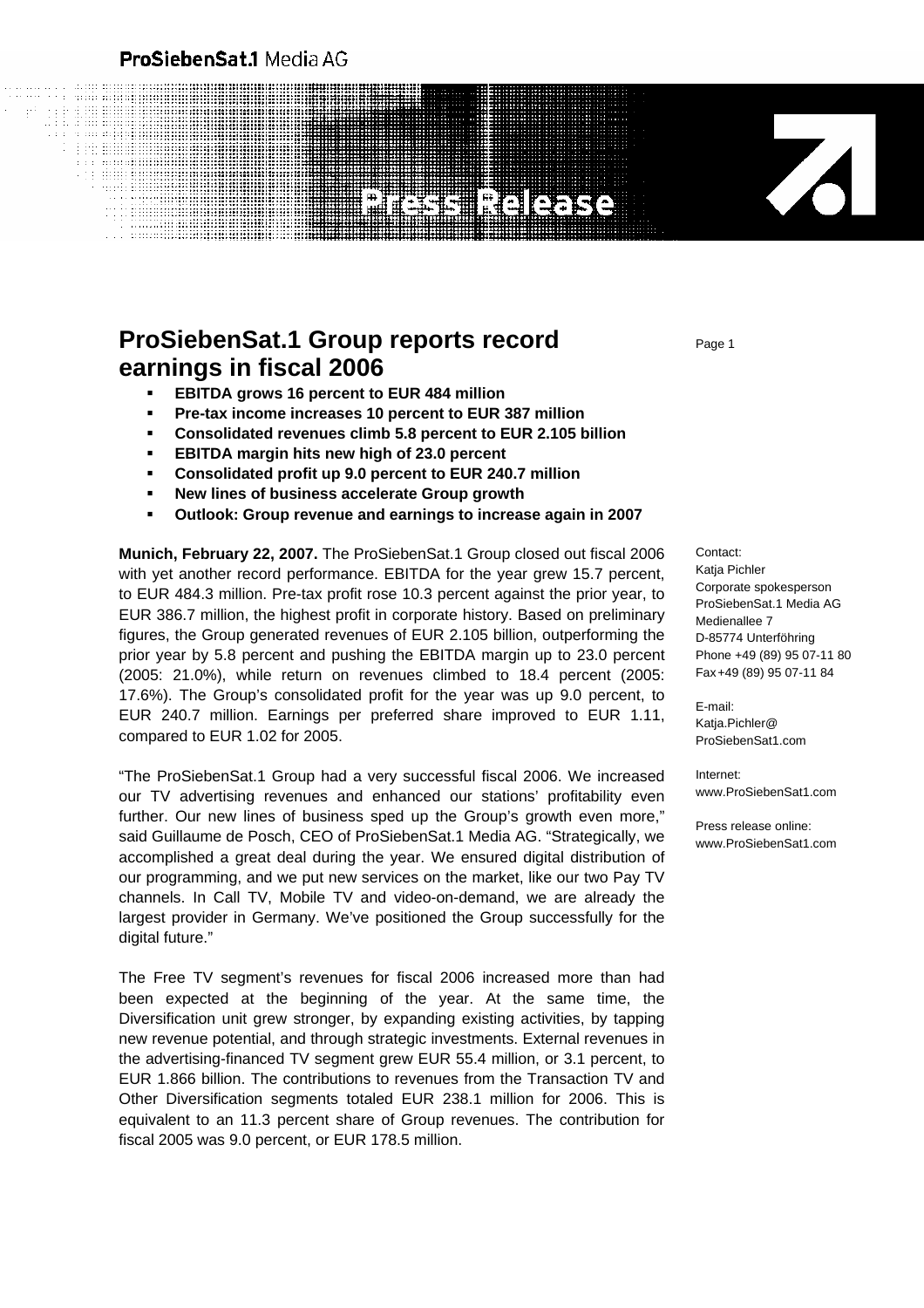## **Slight increase in total costs**

The ProSiebenSat.1 Group's operating costs rose EUR 52.1 million in fiscal 2006, to EUR 1.672 billion. This moderate 3.2 percent cost increase is largely the result of the consolidation of 9Live for the full year. The Group acquired the station on June 1, 2005, and consolidated it only from that date onward. The station contributed EUR 24.6 million to operating costs in the first five months of fiscal 2006. Apart from these consolidation effects, higher expenses for personnel and materials also contributed to an increase of total costs. Personnel expenses grew in part because of new hires in fiscal 2006, and because of the second cycle of the stock option plan approved by the shareholders' meeting in August 2006.

## **Financial result dominated by one-off charges**

In fiscal 2006, ProSiebenSat.1 Media AG redeemed a EUR 200 million bond issue at 105.625 percent of the principal amount. In combination with the early retirement of the bond, the former EUR 325 million revolving credit facility was replaced with a new EUR 500 million revolving credit facility. Both of these changes had a significant impact on the financial result for the period. These one-off charges lead to an increase of other financial expenses for the year by EUR 16.1 million, to EUR 18.8 million. Consequently the financial result changed by minus EUR 33.0 million, to minus EUR 57.5 million.

# **Net financial debt down significantly**

Net financial debt as of December 31, 2006, was EUR 121.8 million, compared to EUR 227.2 million a year earlier – a decrease of 46.4 percent. This significant reduction in net financial debt is due to the positive development of the cash-flows in 2006.

# **Expenditures for programming assets remain high**

Most of the ProSiebenSat.1 Group's capital expenditures are for programming assets. In 2006, the Group invested EUR 955.0 million in programming rights, compared to EUR 907.3 million in 2005.

With a share of 54.7 percent of total assets, programming assets are the ProSiebenSat.1 Group's most important asset item. As of December 31, 2006, programming assets amounted to EUR 1.056 billion, following on EUR 1.057 billion the year before.

# **Personnel**

In fiscal 2006 the ProSiebenSat.1 Group averaged a total of 2,976 employees (2005: 2,788, as full-time equivalents). Most of the 6.7 percent increase came Page 2 of 6

Z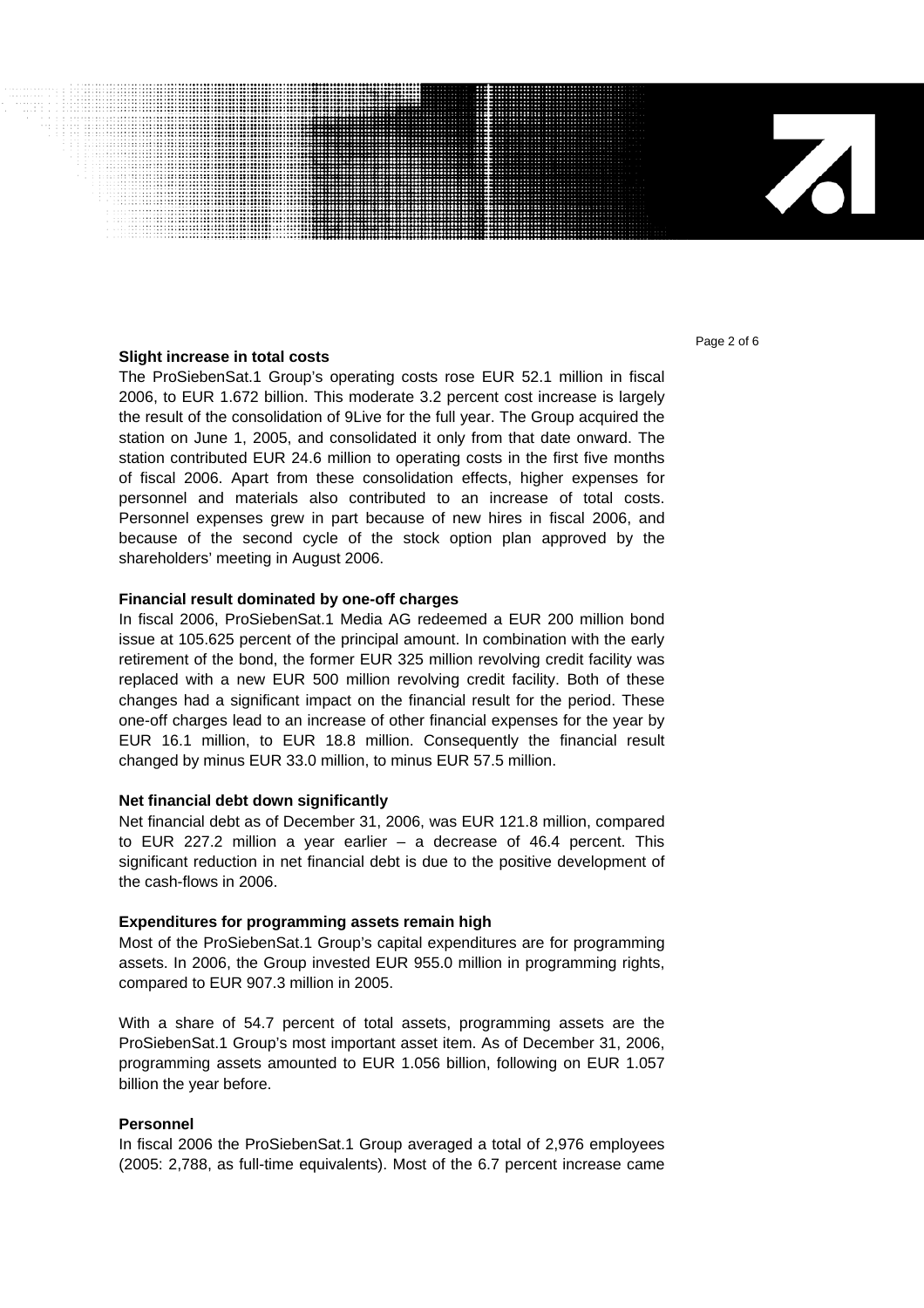from larger staffing for the Free TV segment, especially at subsidiaries  $_{\text{Page 3 of 6}}$ Producers at Work and ProSiebenSat.1 Produktion. The larger number of employees also reflects the expansion of the Diversification unit.

Personnel expenses came to EUR 235.5 million, up EUR 22.9 million, or 10.8 percent, against the prior-year equivalent.

#### **Free TV segment benefits from high advertising revenues**

Revenues and operating results were both up at the ProSiebenSat.1 Group's Free TV segment. Higher advertising revenues were the main growth driver. The year's total revenues for the segment climbed to EUR 1.932 billion, a gain of EUR 72.2 million, or 3.9 percent, against the same period last year. External revenues gained 3.1 percent, to reach EUR 1.866 billion. The operating profit came to EUR 401.3 million, 13.5 percent above the prior year's level. EBITDA grew even faster in 2006, to reach EUR 429.1 million – up 13.2 percent from the year before. As a consequence, the EBITDA margin rose from 20.4 percent to 22.2 percent.

#### **Sports events affect audience shares**

In 2006 Sat.1, ProSieben, kabel eins and N24 earned a combined audience share of 29.4 percent (2005: 30.3%). TV ratings in 2006 were dominated by major sports events – the Winter Olympics in February and the Soccer World Cup in the summer. Since the broadcast rights for these events were held by ARD, ZDF and RTL, the ProSiebenSat.1 Group's ratings felt the impact, as expected.

#### **Sat.1: Joins the ranks of the most profitable TV stations**

Revenues and earnings were both up again at Sat.1 for fiscal 2006. Revenues rose to EUR 855.5 million, up 3.0 percent from the prior-year figure. Pre-tax profit was EUR 204.6 million, up 27.1 percent from the previous year's figure. The rise in EBITDA was comparable, to EUR 205.4 million, a 27.3 percent gain. This vigorous rise in earnings results not only from positive revenue performance, but especially also from improved cost management. The increase in the station's EBITDA yielded a rise in EBITDA margin from 19.4 percent to 24.0 percent. This now makes Sat.1 one of the most profitable TV stations in the German market.

#### **ProSieben also among the most profitable in 2006**

Revenues at ProSieben for fiscal 2006 were down slightly from the high level of the year before. Most of the 2.0 percent decrease to EUR 736.8 million resulted from lower advertising revenues. At the beginning of the year, especially in the first quarter, advertising revenues were still down as a consequence of the

 $\mathbf{Z}$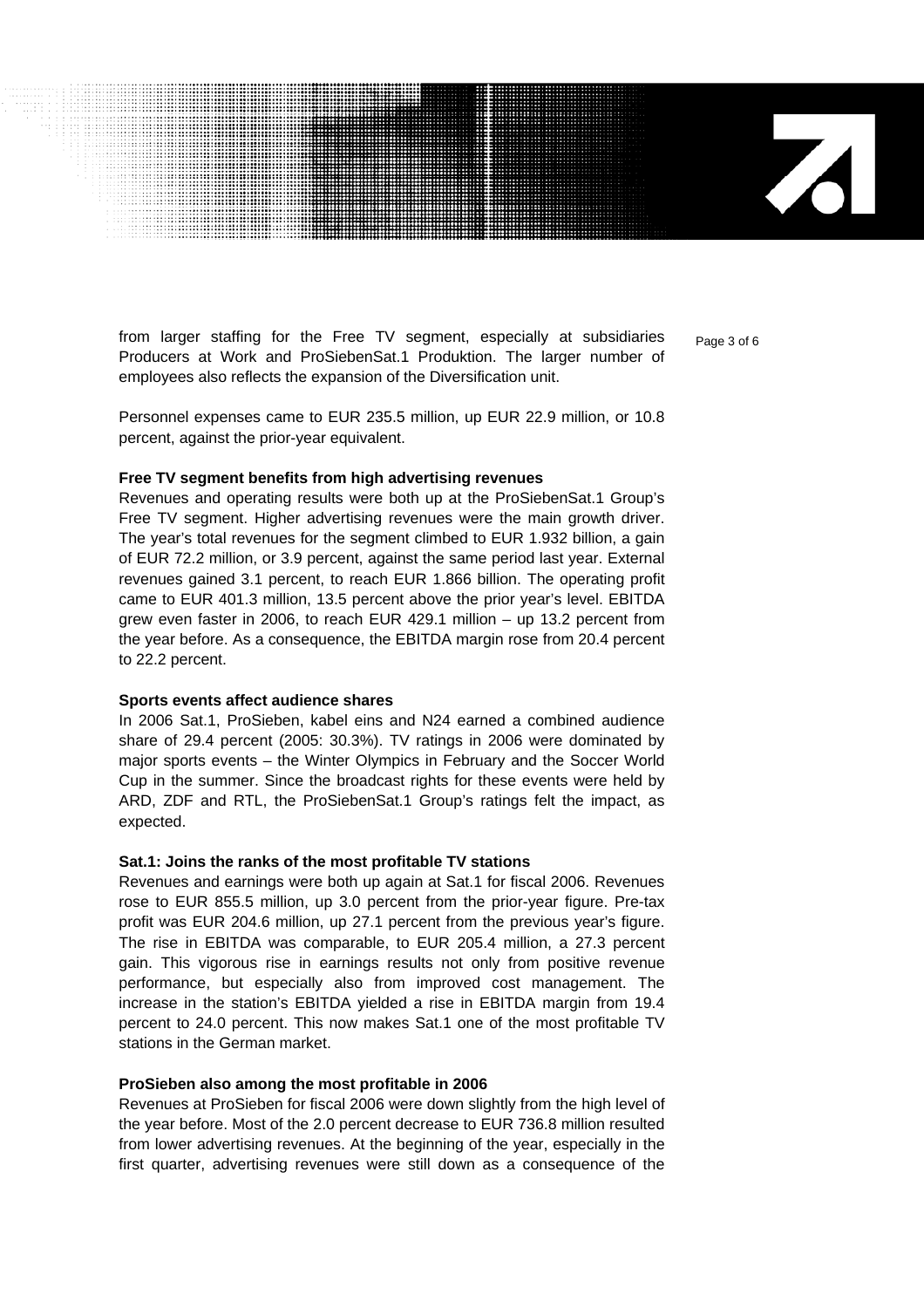71

station's weak ratings in fiscal 2005. But as its audience share grew, by the  $P_{\text{a}ae 4 of 6}$ fourth quarter the station was able to generate substantially higher TV advertising revenues than in the comparable quarter a year earlier. Another reason for the decrease in revenues was lower internal programming sales. This figure was down EUR 9.5 million against the year before, to EUR 37.6 million. The slight decline in revenues for fiscal 2006 also kept pre-tax profit and EBITDA below the prior-year figures. Pre-tax profit was EUR 147.9 million (2005: EUR 167.1 million) and EBITDA was EUR 147.6 million (2005: 165.6 million). Although the EBITDA margin changed accordingly, it still maintained the prior year's high quality. At an EBITDA margin of 20.0 percent (2005: 22.0%), ProSieben was also in fiscal 2006 one of Germany's most profitable TV stations.

#### **TV advertising revenues up substantially at kabel eins**

Revenue and profitability continued to rise at kabel eins during 2006. The station's increasingly strong programming performance, along with its quality image, yielded a substantial increase in advertising revenues in fiscal 2006. Revenues were up 14.3 percent from a year earlier, totaling EUR 255.2 million. Pre-tax profit was up to EUR 69.7 million, a 48.3 percent gain against the year before. Although costs increased so as to improve programming quality, EBITDA grew more than proportionately, rising to EUR 69.7 million – an outperformance of 49.6 percent beyond the previous year's figure. The profitable growth of kabel eins is reflected in the EBITDA margin, which rose from an already high 20.9 percent to 27.3 percent.

#### **N24 still on successful course**

N24, Germany's leading news station, closed 2006 very successfully. The station's revenues reached EUR 89.4 million, up 7.7 percent above the prioryear figure. Higher advertising revenues provided the main impetus for growth. The earnings situation also improved at the same time. Pre-tax profit grew a vigorous 39.4 percent, to EUR 13.1 million. EBITDA increased 33.0 percent, to EUR 13.3 million. The EBITDA margin increased from 12.0 percent to 14.9 percent.

#### **9Live: The leading brand for interactive TV**

The Transaction TV segment consists of quiz station 9Live, which generates its revenues mainly through telephone calls. The station also earns revenues by producing Call TV programming on contract, and by providing services in organizing game shows.

The ProSiebenSat.1 Group took over full ownership of 9Live on June 1, 2005, when the station was consolidated into the Group. In 2006, the station moved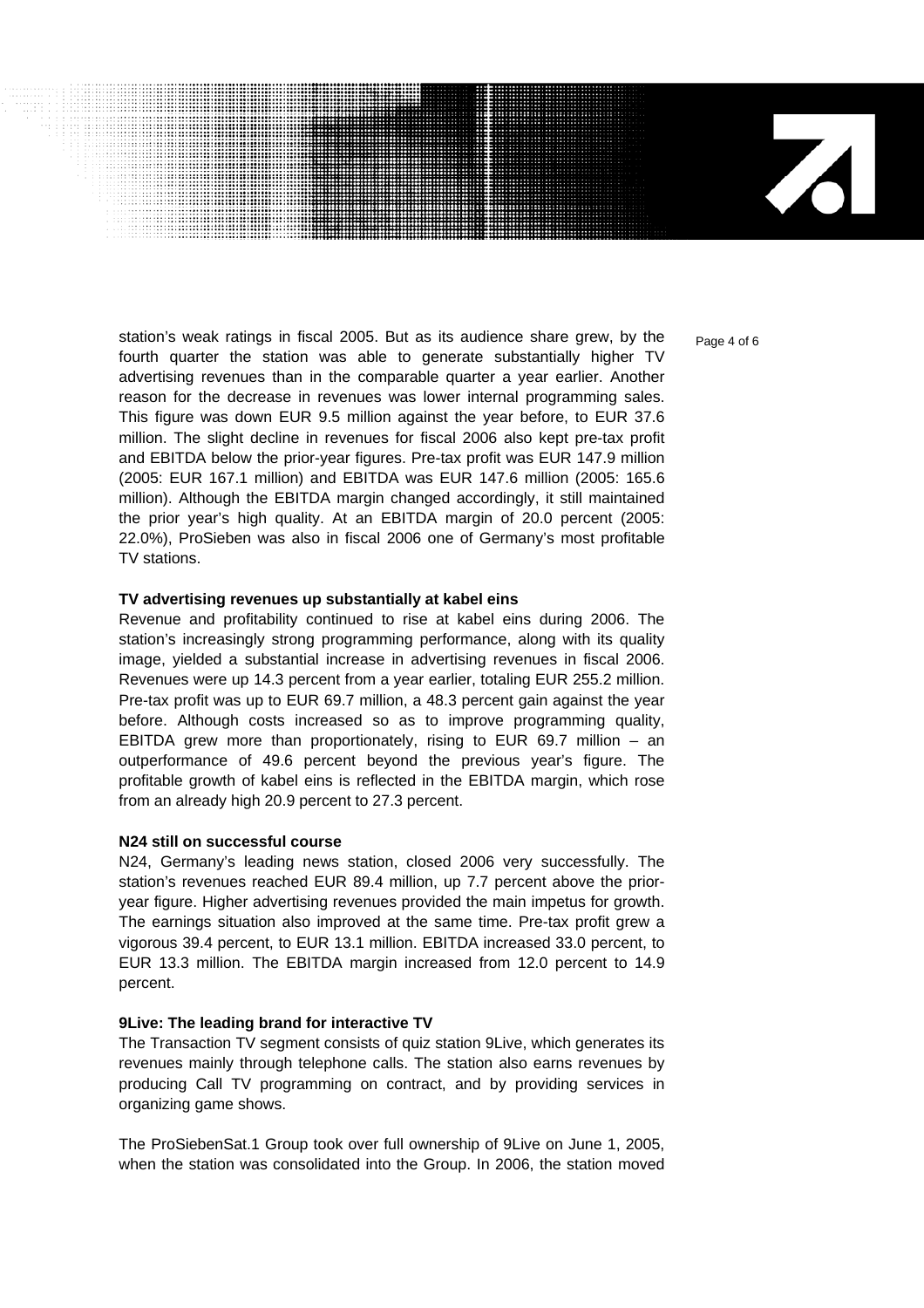to Unterföhring, where the Group is headquartered. This direct presence  $_{\text{Page 5 of 6}}$ makes it possible to take even greater advantage of the potential to use resources Group-wide more efficiently.

The Transaction TV segment generated total revenues of EUR 95.8 million in fiscal 2006, compared to EUR 54.9 million a year earlier. Most of the substantial rise in revenues resulted from effects of the full consolidation of 9Live for the full year. In 2005, the station was consolidated only for June through December. In fiscal 2006, 9Live's contribution to external Group revenues was EUR 94.1 million, compared to EUR 54.0 million the year before (June through December). The consolidation of 9Live for the full fiscal year 2006 is also the major factor in the development of earnings. The segment's operating profit grew to EUR 17.9 million in 2006 (June through December 2005: EUR 8.0 million). EBITDA increased to EUR 26.5 million (June-December 2005: EUR 14.0 million). The EBITDA margin was 27.7 percent, compared to 25.5 percent a year earlier.

#### **Other Diversification, a growth field**

Both revenues and earnings grew very well in the Other Diversification segment in fiscal 2006. The segment's total revenues were up 22.7 percent, to EUR 165.7 million. External revenues also registered a significant increase. In fiscal 2006 the segment contributed EUR 144.0 million to Group revenues, up 15.7 percent against the prior-year figure. The rapid increase in revenues had a positive effect on earnings. The operating profit increased 17.2 percent to EUR 25.2 million. EBITDA was up 15.9 percent against the prior year, to EUR 29.1 million, while the EBITDA margin, at 17.6 percent, was slightly below the prior year (2005: 18.6%).

Most of the growth in the Other Diversification segment was driven by the established multimedia services of SevenOne Intermedia. Other major contributors to the positive revenue development were the international programming marketer SevenOne International and, in the second half, the new digital services offered by SevenSenses. These include the Pay TV stations kabel eins classics and Sat.1 Comedy, which went on the air in June 2006, as well as the maxdome video-on-demand portal, which was successfully launched in June 2006. Alongside organic growth, strong external growth through acquisitions and equity investments strengthened the segment. During the year the ProSiebenSat.1 Group increased its stake in wetter.com AG, and expanded its Internet services with investments in the online portals MyVideo and lokalisten.de. MyVideo and lokalisten.de are Internet portals for user-generated content, and are among the most heavily visited interactive platforms on the German-speaking Internet.

71